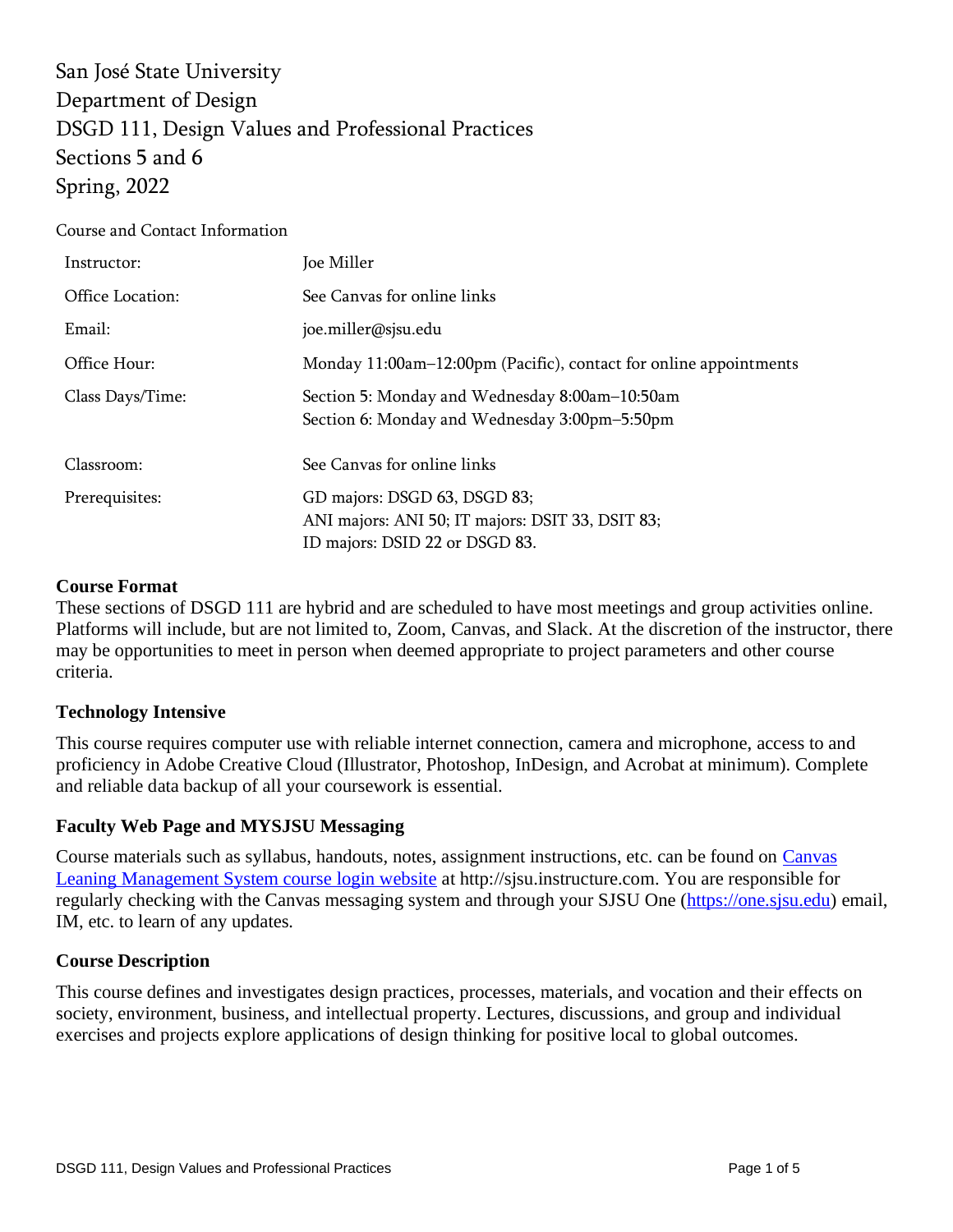#### **Course Learning Outcomes**

Through presentations, active investigation, and careful evaluation, students will establish a broad understanding of the following ethical and practical aspects of the field of design.

Upon successful completion of this course, students will be able to:

- 1. Assess the impact of specific design practices on societal and community issues
- 2. Assess the impact of specific design practices on environmental issues
- 3. Navigate the rights and responsibilities of designers as employees, contractors, and entrepreneurs
- 4. Understand the relationship of intellectual property to individuals and to the design field
- 5. Recognize issues of accessibility in aspects of design projects
- 6. Employ comprehensive sets of criteria toward achieving sustainability in design projects

# **Recommended Texts/Readings**

*The Politics of Design: A (Not So) Global Manual for Visual Communication*, Ruben Pater, 2016 ISBN: 9063694229

*Extra Bold: A Feminist, Inclusive, Anti-racist, Nonbinary Field Guide for Graphic Designers*, Ellen Lupton, Jennifer Tobias, Josh Halstead, Leslie Xia, Kaleena Sales, Farah Kafei, Valentina Vergara, 2021 ISBN: 1616899182

*Do Good Design: How Designers Can Change the World*, David B. Berman, 2009 ISBN: 032157320X

*Designing For Social Change: Strategies for Community-Based Graphic Design*, Andrew Shea, 2012 ISBN: 1616890479

# **Course Requirements and Assignments**

At least three (3) letter-graded projects will be assigned in this course which will include group research aspects, creative concept ideation, refinement, and reporting of results addressing CLO 1–6. Projects will be turned in as presentations to the class and PDF documents. The course also includes a graded final exam.

Brief online exercises and lecture response forms will also be collected, relating to all Course Learning Objectives, throughout the semester (see below for participation effect on grading).

The [University Policy S16-9,](http://www.sjsu.edu/senate/docs/S16-9.pdf) Course Syllabi requires the following language to be included in the syllabus:

Success in this course is based on the expectation that students will spend, for each unit of credit, a minimum of 45 hours over the length of the course (normally three hours per unit per week) for instruction, preparation/studying, or course related activities, including but not limited to internships, labs, and clinical practica. Other course structures will have equivalent workload expectations as described in the syllabus.

# **Final Examination or Evaluation**

To aid in the retention of key course material, a final examination based on overall content of the course will be given at the university-assigned final exam time. The exam will count as a full project grade and will be based on a standard 100 point scale with each question in proportioned points. Final exam grade scale: 90-100 A (90-94 A-; 95-96 A; 97-100 A+)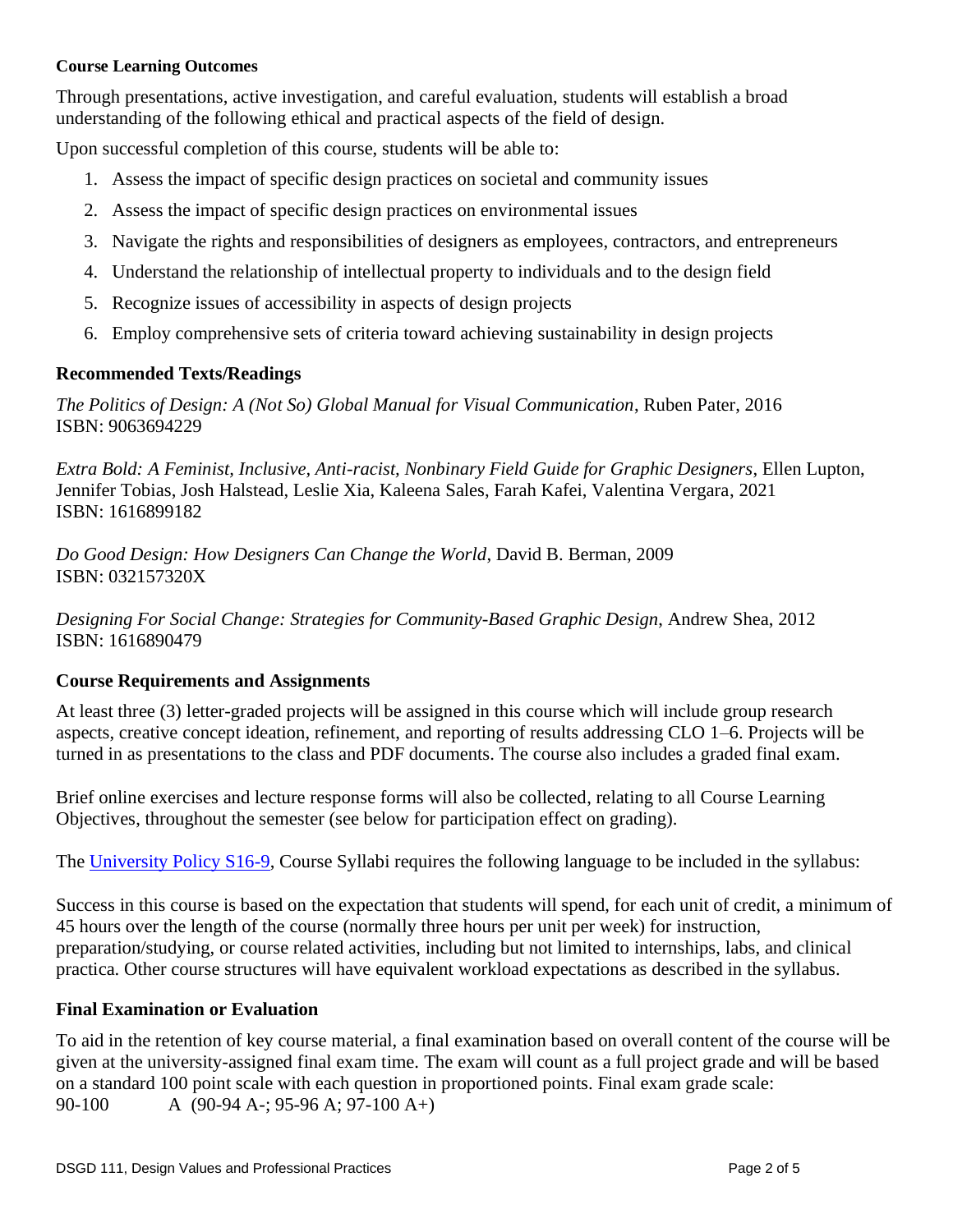| 80-89   | B $(80-83 B-; 84-86 B; 87-89 B+)$                              |
|---------|----------------------------------------------------------------|
| 70-79   | C $(70-73 \text{ C} \cdot; 74-76 \text{ C}; 77-79 \text{ C}+)$ |
| 60-69   | $\mathbf{D}$                                                   |
| $00-59$ | E                                                              |

# **Grading Information**

**The project and course performance will be evaluated according to the following components** In addition to the final exam, three graded projects will be assigned and will be graded according to the University policy— A through F. An incomplete will be granted to students with documented extenuating circumstances e.g. debilitating illness, family emergency. Bases for the grading are clarity and relevance to CLO 1–6, with the attention to detail in presentation, grammar, spelling, etc., expected in all university courses.

# **Participation Effect on Grading**

Project grades will be assigned on a scale of 0 to 4, corresponding to the letter grades F to A. Projects will be graded in the areas of concept, form, objectives, and execution. Active engagement in the course material is required throughout the semester: an in-class project or response/participation activity will be collected at class sessions or with online materials. Students missing only one of these participation requirements will be rewarded by the addition of one-quarter point to their semester score. Missing three will cause the deduction of one quarter point; missing four, a deduction of one half point; missing six, of one point; and missing eight or more will result in a failure grade. Project scores are averaged and this participation score figured in. Due to the addition or subtraction of participation scores, project scores are not the only basis for semester grades. Written documentation (such as a doctor's appointment or court summons) must be provided for an 'excused' absence.

Due to technical limitations of Canvas, participation will be tracked in "attendance" area, with 'present' meaning full participation, 'late' meaning partial participation, and 'absent' meaning a lack of participation. Attending a meeting without actively participating in a required exercise, or presenting required material will be marked as 'absent.' This would include silence or irrelevant contributions to a required discussion.

# **Grading Scale**

# **A-, A, A+ = Excellence (3.7–4.0)**

Student consistently delivers creative and high quality work and demonstrates the ability to explore alternative options as well as the ability to make intelligent and informed decisions. Student is able to refine final solutions to peer and instructor feedback. Student shows the ability to communicate ideas clearly and completely, both visually and in writing. Well-crafted and informed arguments support all decisions. All projects are complete and on time. Student demonstrates a strong, engaged effort. Student maintains at all times a positive attitude and commitment towards the profession, classmates, the instructor and their own development. Student participates in all regularly scheduled classes. Overall, student meets and exceeds the requirements of the course.

# **B-, B, B+ = Very good work (2.7–3.6)**

Student demonstrates an above average effort in all areas. Work is complete and demonstrates no technical problem areas. Student shows the ability to communicate strong rationale for decisions and demonstrates improvement in all areas of professional development as a designer. Student maintains a positive attitude and involvement in all coursework and class activities.

# **C-, C, C+ = Adequate, average work (1.7–2.6)**

Student produces the minimum work required at an average quality level and provides basic explanations for decisions. Student demonstrates a basic understanding of the principles presented in class and may have some technical problem areas. Student demonstrates average participation in all regularly scheduled classes.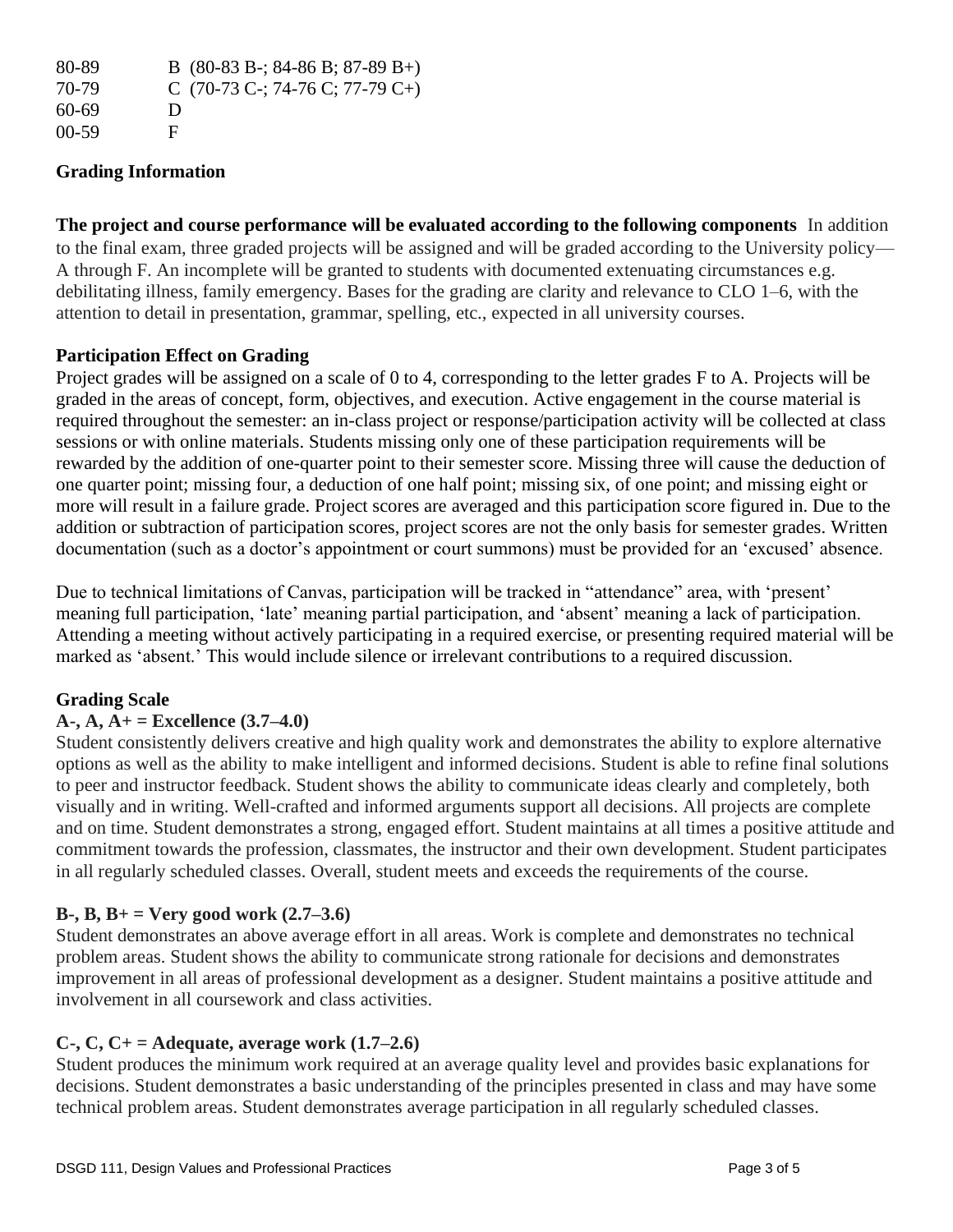## **D-, D, D+ = Poor work and lack of effort (0.7–1.6)**

Student produces the minimum work required at below average quality and demonstrates little understanding of the principles presented in the course.

## $F =$ **Failure to meet the course requirements (0.0–0.6)**

Student demonstrates a lack of understanding of the basic principles discussed in class and is unable to convey coherent ideas and technical ability as required. Student has little or no involvement in class discussions, repeatedly misses deadlines or activities, and demonstrates little commitment to learning and their own development. Student shows little participation and/or is consistently late for class.

### **Important Notes about Grading**

It is very important to complete all projects because:

- 1) Each develops an understanding necessary for successful completion of projects.
- 2) Missing one or more of these projects will lower your course grade substantially.

#### **Deadlines**

No extensions will be given except in cases of documented emergencies, such as serious illness. If such a circumstance should arise, please contact the instructor as early as possible and be ready to provide documentation.

#### **Late Assignments**

It is essential that you keep up with the course work and submit all assignments in a timely manner. Assignments will lose a full letter grade for each class day late. Graded assignments more than 3 class days late will not be accepted. In such cases, a grade of zero credit will be entered. All participation exercises and assignments must be turned in by their announced deadlines.

### **Extra Credit**

Out of general fairness to all students, there will be no individual opportunities for extra credit projects given in this class. At the instructor's discretion and direction, an extra credit opportunity may be given to the entire class for participation, outside design exhibition attendance, or other specific relevant activity.

| Project 1  | 25% |
|------------|-----|
| Project 2  | 25% |
| Project 3  | 25% |
| Final Exam | 25% |

### **Project grades will be weighted according to the following percentages (adjusted if different quantity):**

### **Classroom Protocol**

We are involved in a mutually beneficial communal learning experience, one that requires full attention and respectful behavior toward all members of the class. In order to maximize the learning experience, students are required to observe the following:

• Students must take every step necessary to minimize distractions during class.